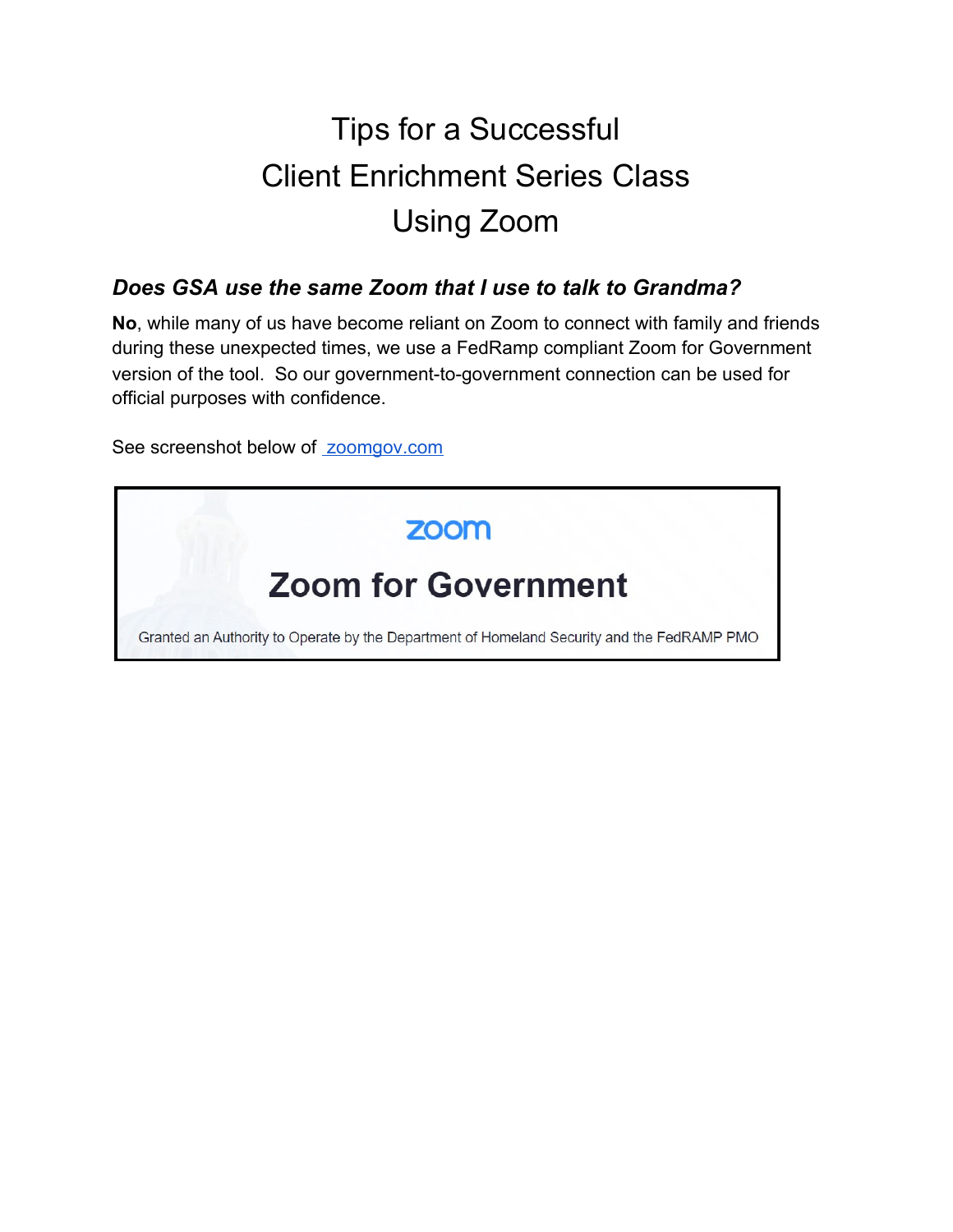You are accessing Zoom for Government, a FedRAMP Authorized cloud service. Zoom for Government does not access, or monitor customer meetings, content, chats, recordings or calls in any fashion. No ownership or other interest is any data processed by Zoom for Government is transferred as a result of such processing. In order to comply with the requirements if its FedRAMP Authorization, Zoom monitors and audits the platform's security and compliance controls. Unauthorized use of this cloud service is prohibited. Please acknowledge this banner by clicking below.



## *I see the GSA Host and Speakers - Can you see me?*

*No*. We can't, and neither can other Attendees. Only the CES Host and our Panelists have active cameras for our webinars. So go ahead, finish up your lunch and come as you are - we're just glad to have you.

# *Rover, quit it! Oh geez, can you hear me!?!*

*No.* Only the CES Host and our Panelists have active audio for our webinars. All Attendees are automatically muted prior to the session start. Not that we don't want to hear from you - we just figured it's easier to hear the presenters that way. Please make your comments and pose your questions though our Chat and/or Q&A panes.

#### *How can I ask a question or make a comment?*

You can use our *Chat or Q&A panes* when you want to reach our Hosts and Panelists. We'll do our level best to answer all of your questions during the session either in the Chat or Q&A pods, or aloud during presentation Q&A timeslots. But if our time together runs out, don't fret. ALL questions will be answered formally in writing, and we'll post that Q&A document, along with the slides and our session recording on our website [www.gsa.gov/ces](http://www.gsa.gov/ces)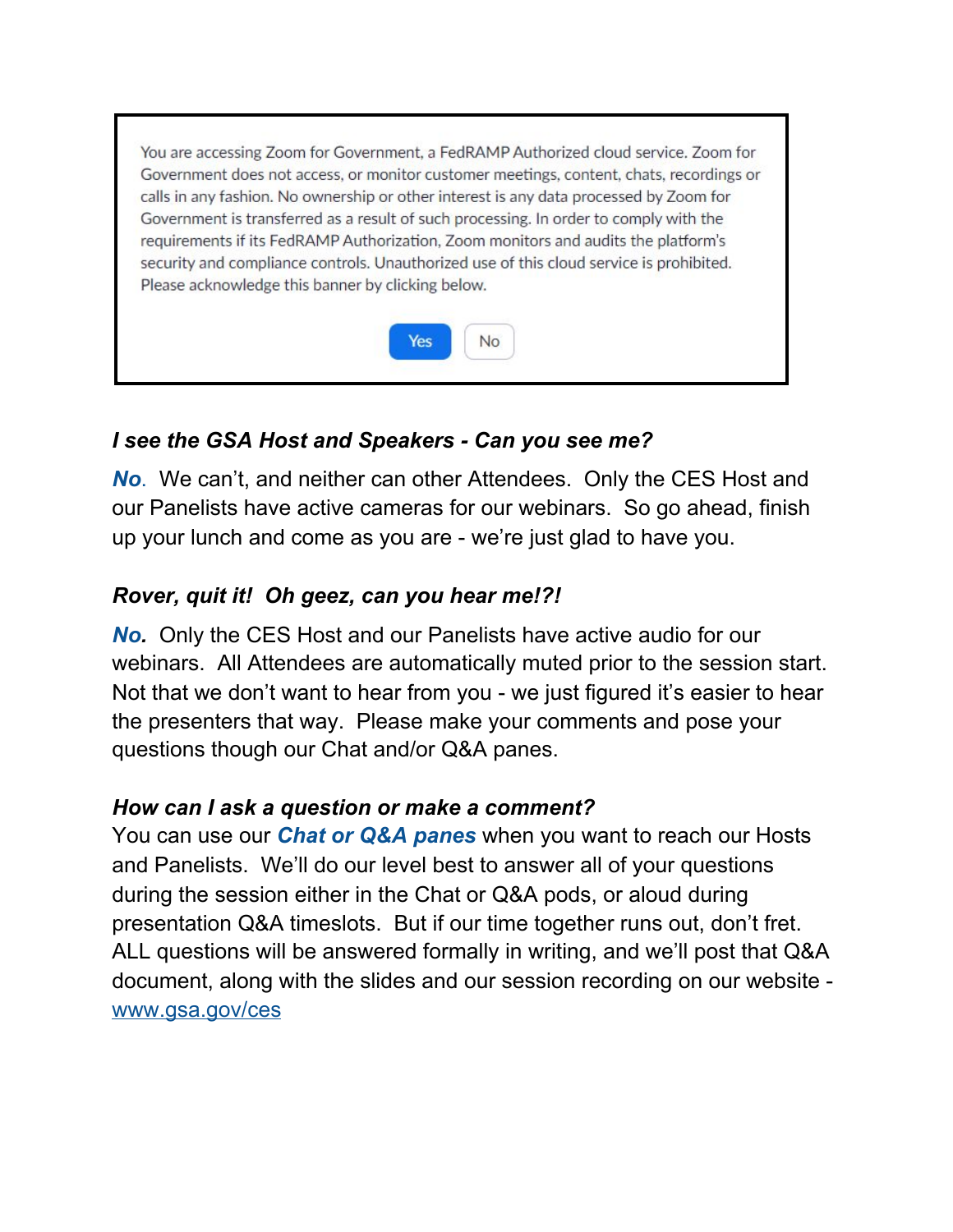## *Why do I not see the poll?*

While anyone with an internet browser can attend a CES Zoom for Government session, to actively participate in our in-class polls, you'll need to download the Zoom Client. Check with your agency's IT team before downloading software. Can't download it? No worries. Our Host will read the poll questions and answer options aloud, and you can respond via the Chat pane.

## *Where are the slides?*

The slides were emailed to all registrants the day before the session from our *[clientenrichmentseries@gsa.gov](mailto:clientenrichmentseries@gsa.gov)* mailbox. Check your mail, or your Spam folder, for the slide deck. If you registered in the last 24 hours and you haven't received them yet - we'll get them out to you ASAP. We will also post our slides to the [www.gsa.gov/ces](http://www.gsa.gov/ces) site after the session, so you can always find them there.

# *How do I adjust my view?*

You can see from our registration process and our classroom today that we have moved to the Zoom for Government virtual platform for this session. If you've never participated in a Zoom webinar before - a few thoughts on optimizing your session experience… *All of these options are in your control.*

At the top, center of your screen, you'll see *View Options.*

If you click on that, you'll see three options:

First is the *Zoom ratio* - this where you can zoom in or out, making the presentation the size you would like

The second option is *Exit Full Screen* - this is just like other "exit full screens" you may have used. You can toggle back and forth, again, to help with seeing the presentation.